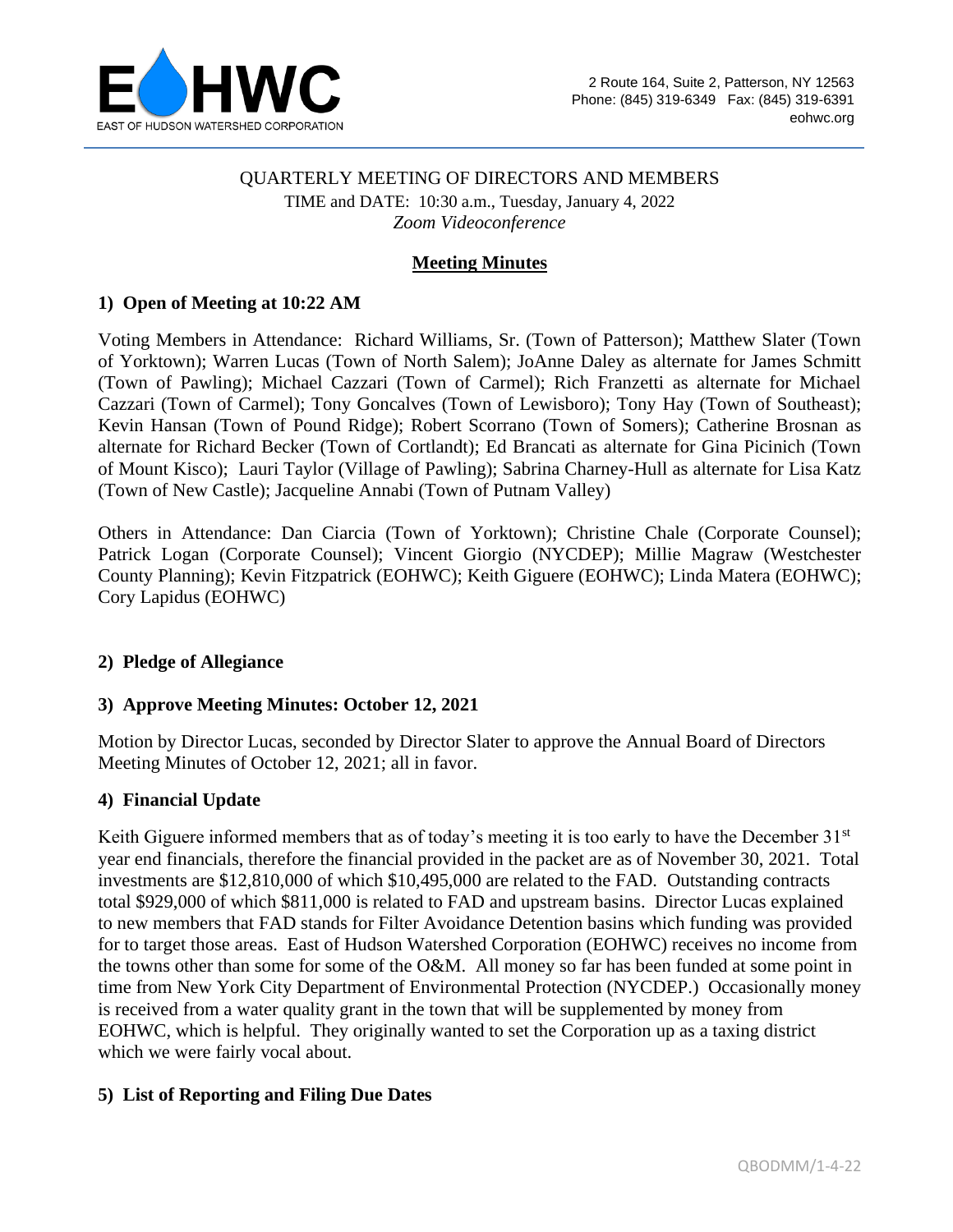Linda Matera provided a brief explanation of the spreadsheet containing due dates of various reports and compliance requirements. Within the coming days an email will be sent to new Board members containing the compliance requirements as well as a link to new Board member training. Director Lucas informed members that the physical office space for EOHWC is located at 2 Route 164 in Patterson, New York.

### **6) Project Update**

Kevin Fitzpatrick welcomed new Board members and announced that two reports should be expected on a quarterly basis: the monthly Running Project Status Table, which has all the open projects being worked on currently that are either out for design or construction; and the Program Summary, which has projects that have been constructed and are in the ground. The Running Project Status Table shows that we currently have about 619 kilograms of credit. We will be submitting the Annual Report to NYSDEC at the end of this month which will account for an additional 40 kilograms for projects that have been completed within the last three months. Moving into the spring, we anticipate having quite a few projects going to construction. Many of them are catch basin inserts in which filters are dropped in to the existing infrastructures within residential areas, parking lots and commercial areas. They are an extremely beneficial retrofit that we can install without having an impact to the ground but have a very big impact on phosphorus reduction. Presently, there are approximately a little over 30 projects in design or construction and 4 or 5 that will be coming off of this list soon. We will look to install some large channel stabilization projects in early spring that will allow us to reach significant phosphorus reduction numbers quickly.

Director Lucas asked Kevin to explain how potential projects are found. Kevin said that at the start of the program two separate studies were done in Westchester and Putnam County. In the very infant stages of the Corporation those two points came together and Years 1-5 were based on those original studies. We still pull projects from that catalogue as needed but for the most part we rely on feedback from municipalities. A secondary report was done five years ago for Years 6-10. Some of these projects come to us when highway departments pick up their phones to say they have a problem or a town supervisor contacts us and asks if we can do anything about an area of concern within their municipality. He and Cory are actively keeping their eyes on areas within the watershed where they think that they could tackle with new ideas and concepts to try to get an increase in phosphorus reduction for the Corporation. Many local lake communities are currently being that we feel might be a little underserved for the retrofits. There are still a lot of opportunities available but as indicated by Director Williams, with 10 years of the program approaching, we are going to have to look for every opportunity out there. Kevin requested feedback from supervisors as they go about their daily business.

Director Lucas wished to add an additional comment on the financial reports to include that every project has phosphorus mitigation which causes algae and seaweed and that is why we are removing it. We started out 11 years ago with the first project in Somers that was about \$200,000 per kilogram. On average now, we are just over \$70,000 per kilogram and we have some projects that are significantly less. From a justification point of view when we are considering projects, we are not only looking to see if the phosphorus number is good, but also how much it will cost. Alternate Brancati emphasized that more importantly attention should be given to what the O&M costs are for remediation or a mitigation action. Kevin acknowledged Alternate Brancati point and said that when selecting projects it is always in the forefront of our minds what each municipality's capabilities are when it comes to accomplishing O&M. Some of the things to consider are if they have access to a vacuum truck, easy access to an excavator to clean up the ponds, etc. We are always working with towns to make sure we have the right retrofit for their municipality and for the location as well. At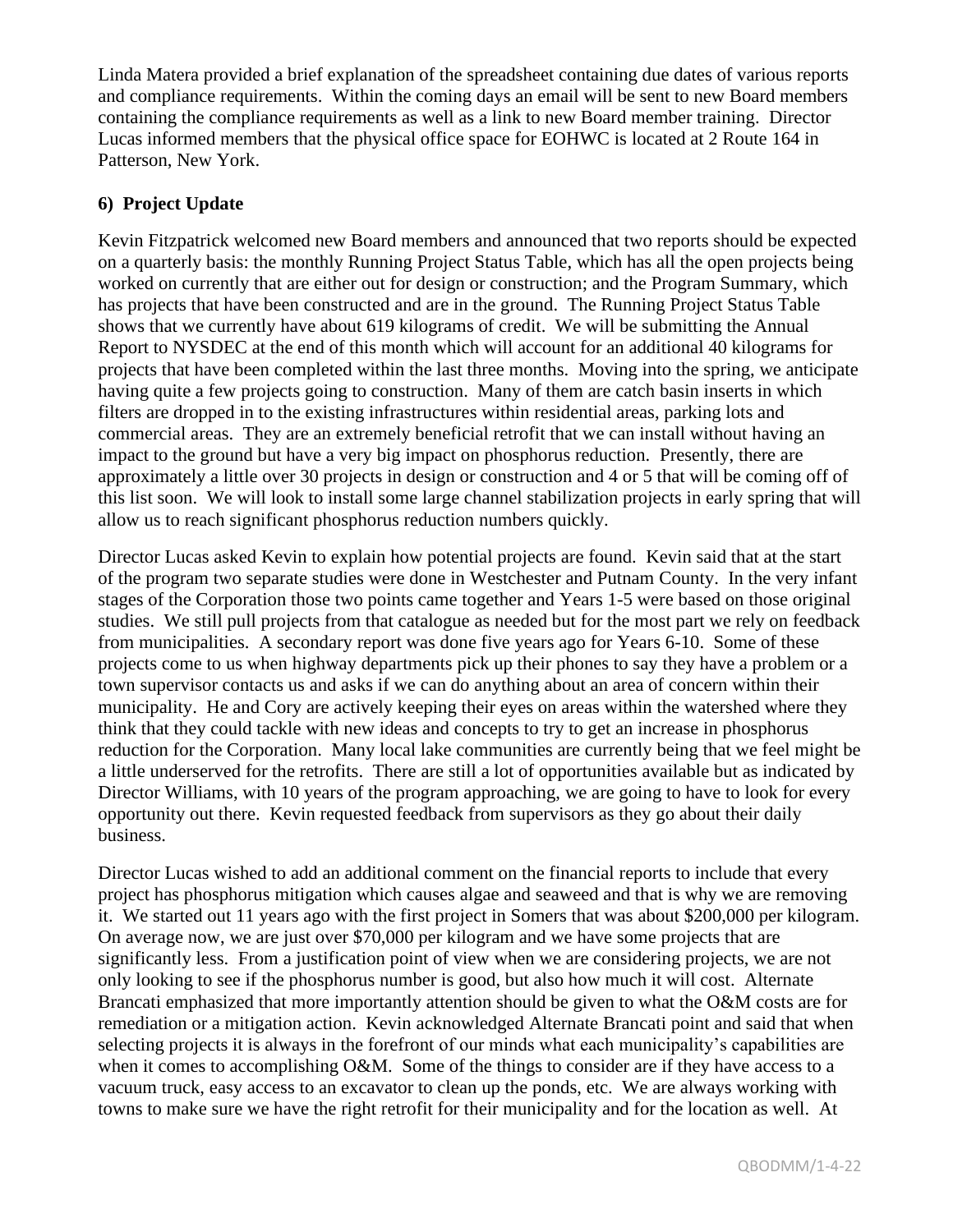this point we've dropped our program running average down to closer to \$50,000 per kilogram. This is a reflection of the new technologies we've been using in more recent years. We hope to keep decreasing that cost because projects aren't as hard to find as money and to keep pumping out the efficient choices while working with the NYSDEC to get new technology accepted.

### **a. Program Summary**

Kevin explained that the Program Summary is broken down by each individual municipality so that every town supervisor has the chance to see what is currently being worked on and what has been completed. We have been compiling updated packets for every municipality. These packets will give everyone a crash course on what projects we are looking at in your town and which of those we are pushing to the front of the line. Kevin offered to meet via conference call with anyone who would like to learn more about the program, what we are looking to do within your borders and where we hope to be going in the future.

# **7) O & M discussion**

Kevin explained that much like everyone shares the phosphorus reduction across the watershed in the program we share the cost of maintenance as well. The calendar year for 2021 and O&M submissions just ended. Nearly every municipality has sent in their documentation. Any outstanding submissions will need to be submitted by January  $15<sup>th</sup>$ . Payments will be sent to the municipalities after the annual audit has been accepted, which will be closer to May. Some municipalities don't have many projects within their borders and some don't have any. The idea is that everyone is either paying forward with manpower and labor to maintain the projects within their municipality or they are paying by writing a check to the Corporation to share the responsibility so that one municipality isn't bearing the brunt. We will begin going through and doing a check on all of the things that were submitted to us and making sure we are comfortable with what maintenance has been done. This review is performed on an annual basis to make sure that nothing was missed and to have a running record. In some cases there are years when ponds do not require maintenance and other years they might need a little extra care. That review will be completed and each municipality will be notified if they need to address any missed items.

# **8) Other business**

Director Williams addressed new members regarding the MS4 Program and acknowledged that it can be daunting. He invited members to reach out to him, Warren or the staff with any questions. If you want an in depth view, we would be happy to meet and take you through the whole process from the beginning when the Corporation started all the way through to where we are today.

Director Slater informed Kevin that they are going to re-engage on the Junior Lake project. He and Dan Ciarcia will be reaching out offline about the next steps.

## **9) Adjournment – Motion to adjourn by Director Lucas, seconded by Alternate Brancati; all in favor. Adjourned: 10:39 AM.**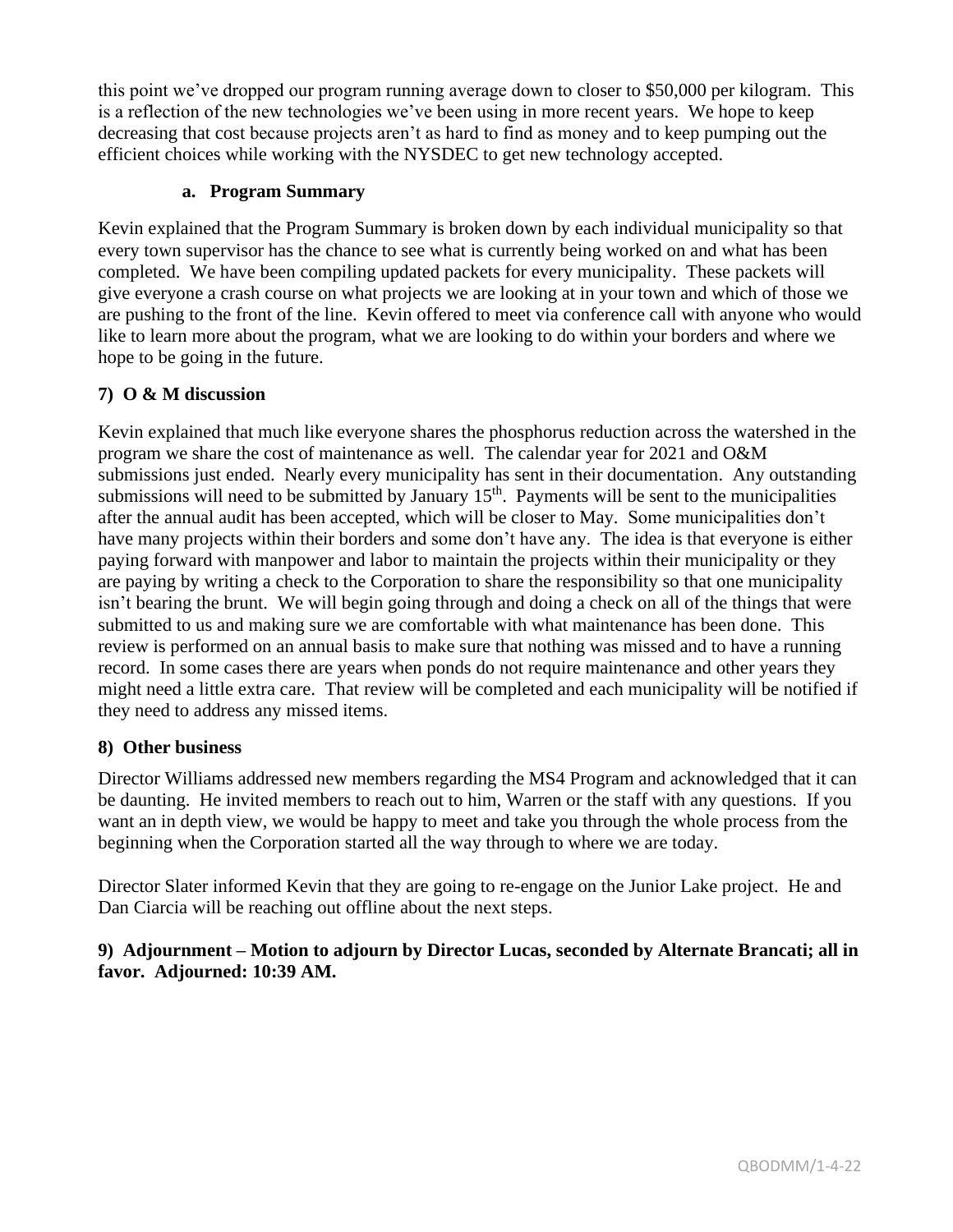

### PRESIDENT'S CERTIFICATE

I certify that the foregoing is a true and correct copy of the January 4, 2022 Quarterly Meeting Minutes approved by the Board of Directors.

Ralf Will

Richard Williams, Sr., President

 $5/10/22$ 

Date